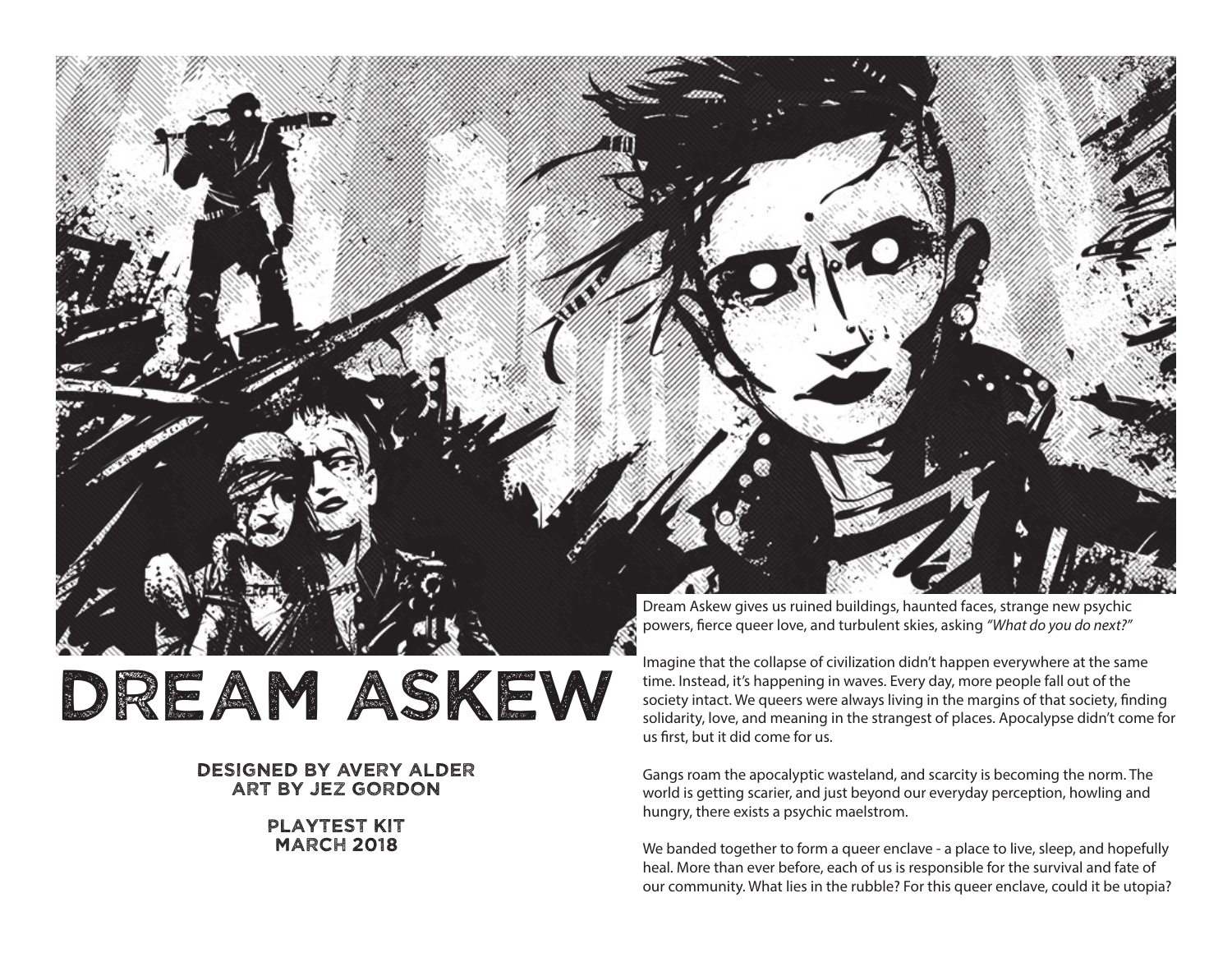# How to play

### Set everything up

To start, read the overview. Next, randomly distribute the six character roles and six setting elements to everyone at the table. Take turns reading the italicized intro text for each character, then each setting element. Once they've all been read, each player selects one character role and one setting element to be theirs. Any unused character sheets are removed from the game, and any unused setting elements are placed in the middle of the table.

To create your character, go down the middle column of the sheet, circling things as instructed. Talk about your answers as you do so - naming your choices to the group, and adding some extra details about what you're imagining. Choose your question to ask to the left, but don't ask it just yet.

To flesh out the setting element, circle two things which it desires. Mention your choices aloud to the group. If there are any setting elements that remain blank in the middle of the table, the first person to pick them up during play will circle two their desires at that point.

Next, the whole group moves on to the Enclave Worksheet. As the group chooses visuals, discuss the emerging landscape. You can even begin sketching if you want to. Next, choose three forces that are in triangular conflict within your community. Define some details about how that conflict manifests, and what the factions involved are like. Is this a petty squabble between neighbours, or a town divided by rival ideologies?

Before play, read your Lure aloud to the group.

The process of setting everything up should take about one hour total.

### Build upon curiosity

The prompts you circle on the Enclave worksheet lead into worldbuilding: enthusiastically making up details, asking one another questions, and sketching out a map of the area together. As this process unfolds, each player is also invited to ask to the person on their left the question they chose when creating their character. Players can ask in any order.

Build upon your curiosity. Maybe you want to know more about a key relationship, or discover exactly what was said during a recent interaction between two characters. Ask questions. Build on the answers that others give. If it seems like there's a scene worth exploring, dive in. Don't worry about everyone even getting to ask their question to the left, if you've already found a scene you want to explore. You can always come back.

### Leap into scenes

With everyone building upon their curiosity, asking questions and excitedly fleshing out the dream, scene ideas will emerge. Maybe something will seem especially poignant or exciting. Maybe the answer to a question is clouded by uncertainty, or it just feels too big to make an arbitrary decision about. Leap into playing out that scene in full - narrating where the characters are when a question gets asked, speaking as your character, continuing to ask questions about the setting. Scenes can be brief snippets or rolling storylines.

### Play your character

Read the tips for your character, and trust your storytelling instincts. Describe your character's appearance and mannerisms, narrate their actions, and speak their words. Play to find out who they are and what they do next.

Whenever you take action, that's you making a move. Moves are how the story unfolds. By default, a lot of the moves you make are "take action, leaving yourself vulnerable." But any time you're called upon to act, you can look at your list of moves and choose a different one to inspire your narration.

You start the game with zero tokens. When you make a Weak Move, gain a token. In order to make a Strong move, you need to spend a token.

You can also gain tokens by playing into someone else's Lure. Occassionally remind people of your Lure, and how they can earn a token from it. Lures encourage people to set one another's characters up to really shine.

Some moves are italicized questions. These are asked from one player to another, and the answer is always given honestly (even if their character remains cagey about it). It's knowledge that your character deduces, intuits, or manages to get out of someone else through conversation.

### Step in to play minor characters

Whenever a minor character comes up in the story, anyone can step in to play them. Just say, "I'll play Freckle during this scene!" If a minor character is obviously tied to a setting element, whoever holds that element can play them. You can always rotate ownership of minor characters!

### invoke setting elements when it feels right

Setting elements have a trigger for when to pick it up and take an active hand in playing it, and when to give it away in order to focus on playing your character. A setting element might not come up very much in a session, or it might be what drives the entire plot forward. Either is great.

Setting elements have moves, just like characters. When you act on behalf of the setting element, make a move. Setting elements don't gain or spend tokens.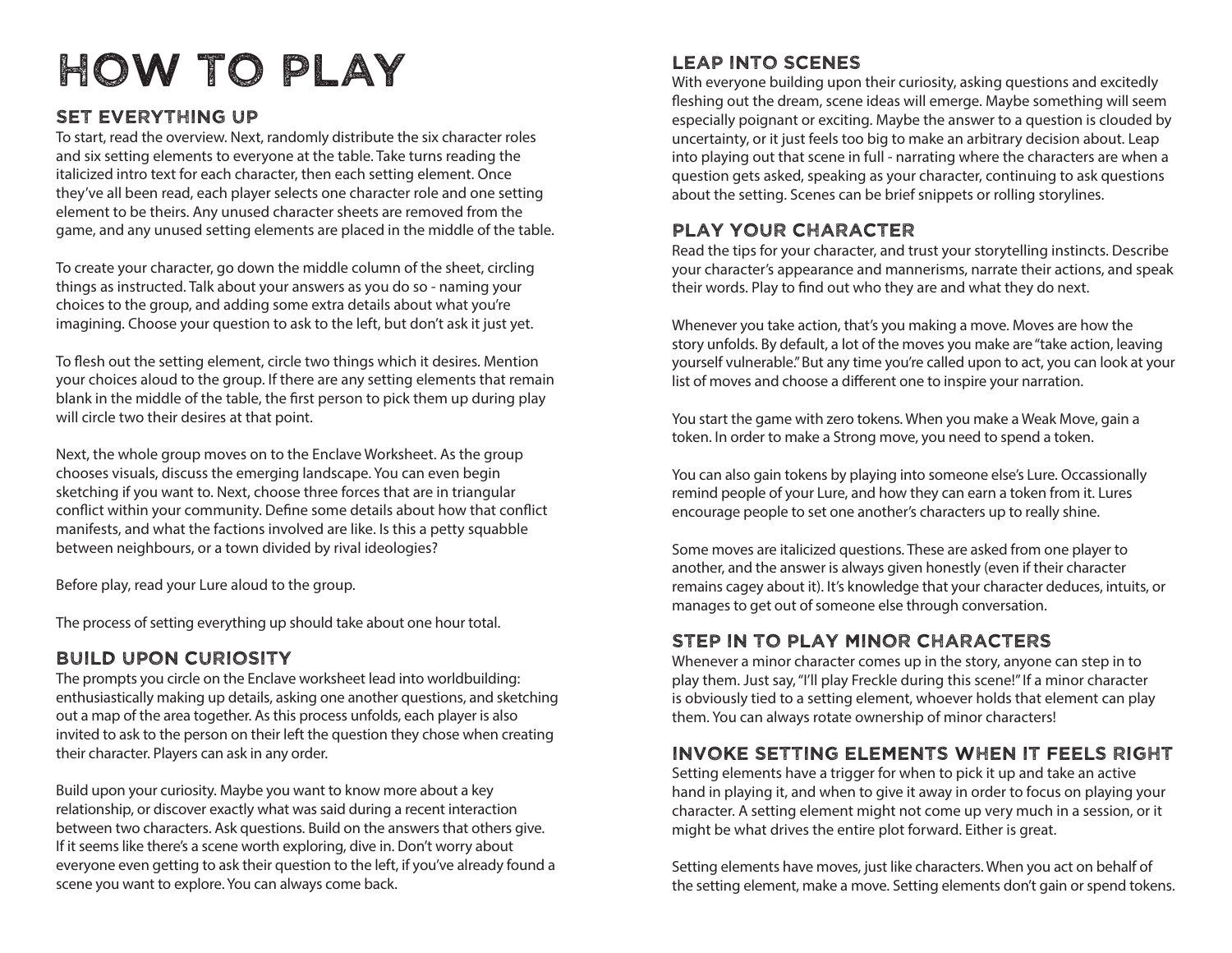# Welcome to The Enclave

### Circle 3-5 visuals

an abandoned complex, individual homes, shanties + tents, a bustling market, glass + concrete, overgrowth, swamp, reclaimed green space, community gardens, tunnels, moldy tarps, rust, quietude, wreckage, wilds, blockades, squalor, heavy industry, outdoor kitchens, shrines, splendor, high-rises, a train station, trailers, remnants of war, bonfires, the ocean, wastelands, scrub, flooding, mutant plants blooming, farmland, raging parties, piles of trash, eerie warning signs, running water, repurposed plastics, coarse fibres, synanthropes

### circle 3 things that are in conflict in the enclave

psychic privacy, gender abolition, spaces for women, religious customs, goddess cults, racial identity, indigenous land rights, revolutionary fervor, mutants, scarcity thinking, politics of the void, reckless hedonism, the need for purity, party culture, barriers to access, the use of violence, food justice, trauma, the limitless possibilities of queer sex, known abusers, desiring a return to society

### Scrawl notes as you need. Draw a map to the right.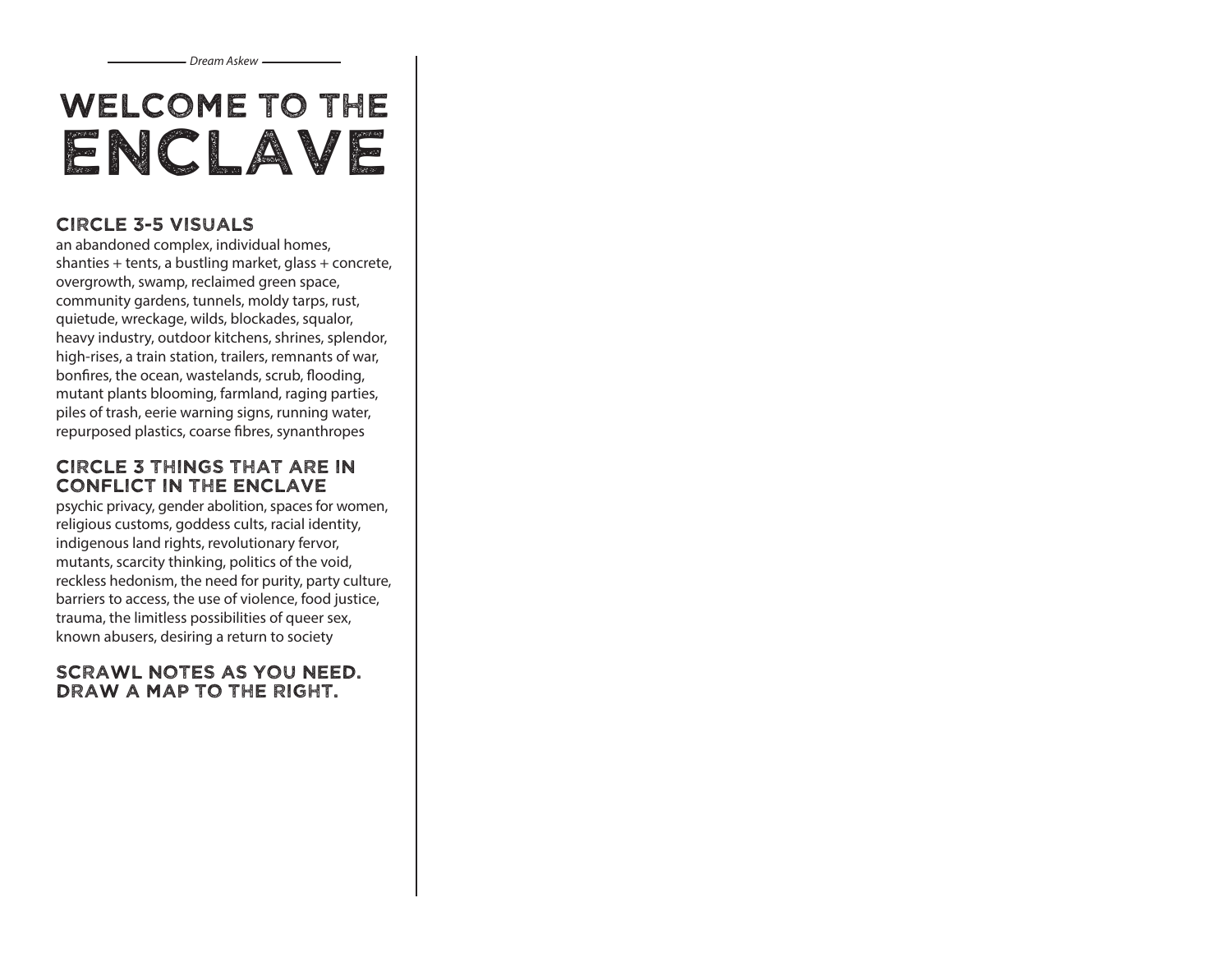# Introducing THE IRIS

*The psychic maelstrom touches us all, but the Iris has been indelibly marked and changed. Their gifts are unprecedented and inexplainable, but may hold the secret to our healing. What is everyone so afraid of?*

*The Iris is an unnerving individual. Their power is mysterious, ephemeral, and unprecedented.*

### play to find out

*Are you calculating, rash, or opportunistic? Do your psychic gifts help or hurt your community? Is your heart pure?*

### *Dream Askew* Tips Choose a Name

Shadow, Lively, Smith, Pallor, Azure, Damson, Raksha, Kite, Monsoon, Micaela, Burroughs, Tion, Pity, Brace

# Choose A Look

slim frame, angular frame, disfigured frame, soft frame, steely frame, willowy frame

calculating eyes, dead eyes, wet eyes, arresting eyes, caring eyes, pale eyes, luminous eyes, ruined eyes

### Choose a gender

androgyne, emerging, ice femme, void, gargoyle

# Choose 2 Wardrobe Styles

formal attire, leather, casual wear, ceremonial garb, medical wear, bondage gear, hoods and robes, a slender weapon carefully concealed, a bronze censer

# Choose 2 Psychic Gifts

Shared Dreams, Memory Harvesting, Lucky Guesses, Ghost Echoes, Unearthing, Astral Travel, Absolution, Brain Whispers, Fortune Telling, Storm Sheltering

### Decide What The World's Psychic Maelstrom Told You

- That it needed me for a higher purpose.
- • That it would shelter me from any repercussions.
- That I could swallow their pain away.
- • How and when I would die.
- That love is the only salvation.
- • That power is the only salvation.

# Choose 2 key relationships

the slowly-dying drag mama whose pain I ease, our recently-exiled elder, the weird-eater I created, a wasteland mercenary who makes use of my talents, the weepy trans girl whose past I'm erasing, an impure soul I monitor carefully, my submissive

# Choose one to ask left

- What secret did I learn about you yesterday?
- How have I unsettled you in recent days?

- • Find people in their moments of weakness or need, and offer them your strange gifts.
- • Explore deviance, difference, and vulnerability.
- Make your character fallible and relatable.

# **LURE**

Whenever someone invites you to use your psychic gifts on them, they gain a token.

### STRONG MOVES SPEND A TOKEN

- • Get out of harm's way.
- Move unseen.
- Use your psychic gifts with artful precision.
- Restrain someone, physically or psychically.
- Abruptly call forth the world's psychic maelstrom.

*Ask "What does your character secretly desire right now?" Ask "What does your character wish I would do next?"*

# Regular Moves

- Take action, leaving yourself vulnerable.
- Stare into someone's eyes without blinking.
- • Quietly gather clues or information.
- Open your brain to the world's psychic maelstrom.
- Use your psychic gifts with unexpected side effects.

*Ask "What should I be on the lookout for?" Ask "Is your character telling the truth?"*

### WEAK MOVES GAIN A TOKEN

- 
- Draw unwanted attention to your movements.
- Experience psychic flashbacks.
- • Lend someone your signature weapon.
- Temporarily lose control of your psychic abilities.
- • Cave to someone else's desires.

*Ask "What makes me vulnerable in this situation?"*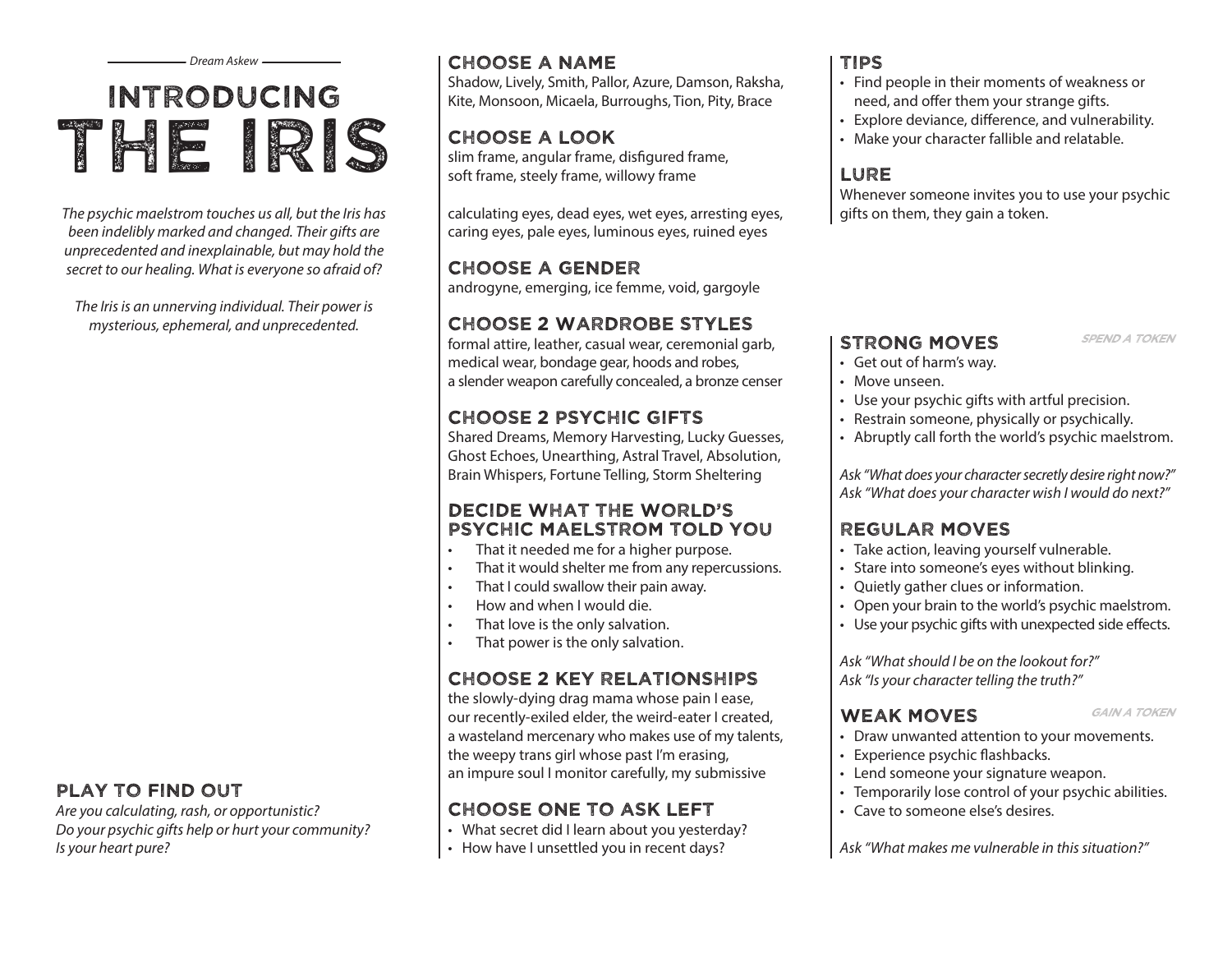# Introducing the Hawker

*The market failed. The shops and restaurants and factories closed their doors. And into that void stepped the Hawker, hustling and working odd jobs and pulling a livelihood out of the rubble of apocalypse.*

*The Hawker is an industrious individual. Their power is material, social, and contingent.*

### play to find out

*How do you stay in business amidst all this chaos? Who do you prioritize when resources get scarce? Are you a provider or a gatekeeper?*

### Choose a Name

Angler, Cookie, Devraj, Chief, Jackbird, Sugar, Esme, Proper, Proust, Lafferty, Waters, Fancy, Zachariah, Zola

### Choose A Look

pinched face, warm face, tired face, honest face, scarred-up face, friendly face, flawless face

quick hands, precise hands, tattooed hands, calloused hands, slight hands, fresh manicure

### Choose a gender

high femme, genderfluid, dagger daddy, stud, raven

### Choose 2 Wardrobe Styles

immaculate whites, a stained apron, vintage formal, leather, gold chains, street wear, scrounge-ups, a signature colour, flawless makeup, stilettos

### Choose 3 things you provide

a venue, easy food, luxury food, liquor, coffee, fantasy, nostalgia, surveillance, companionship, enforcement, deliveries, body-guarding, expertise, guns and ammo, art, a thriving social scene, lodgings, tobacco, smut, hard drugs, whatever people are chasing at the time

### Choose 2 desired currencies

cash up front, lingering debts, whispered secrets, protection, dependency, barter, work-trade, fawning adoration, something weirder

### Choose 1-2 key relationships

the old queen I drove out of business, my kids, the wasteland salvager who brings in what I need, my ingénue assistant, the pissy killjoy next door, the society types who come here to slum it, the loan-shark who finally tracked me down

# Choose one to ask left

- What do I regularly hook you up with?
- Why have I been sizing you up recently?
- How are you integral to my supply line?

### Tips

- Look for opportunities to provide for others, but also to hustle your wares.
- Foolishly overextend yourself from time to time.
- • Make your character fallible and relatable.

### **LURE**

Whenever someone offers you a new gig, or gets hooked on your supply, they gain a token.

### STRONG MOVES SPEND A TOKEN

- • Get out of harm's way.
- Bring out supplies that no one knew you had.
- Draw a weapon before anyone can react.
- Lace something with undetectable poison.
- Call in a timely favour from a powerful friend.

*Ask "How could I put your character at ease?" Ask "What does your character have that I might want?"*

### Regular Moves

- Take action, leaving yourself vulnerable.
- Deal with a routine and uneventful job.
- Cave to someone's demands
- • Lie fairly convincingly.
- • Bolt for the nearest exit.

*Ask "What does your character need right now?"*

### WEAK MOVES GAIN A TOKEN

- • Get caught lying, cheating, or sneaking.
- Lose track of something very important.
- • Walk into a situation unarmed and unprepared.
- • Accidentally open your brain to the world's psychic maelstrom.
- • Beg for mercy.

*Ask "How have I earned your character's ire?"*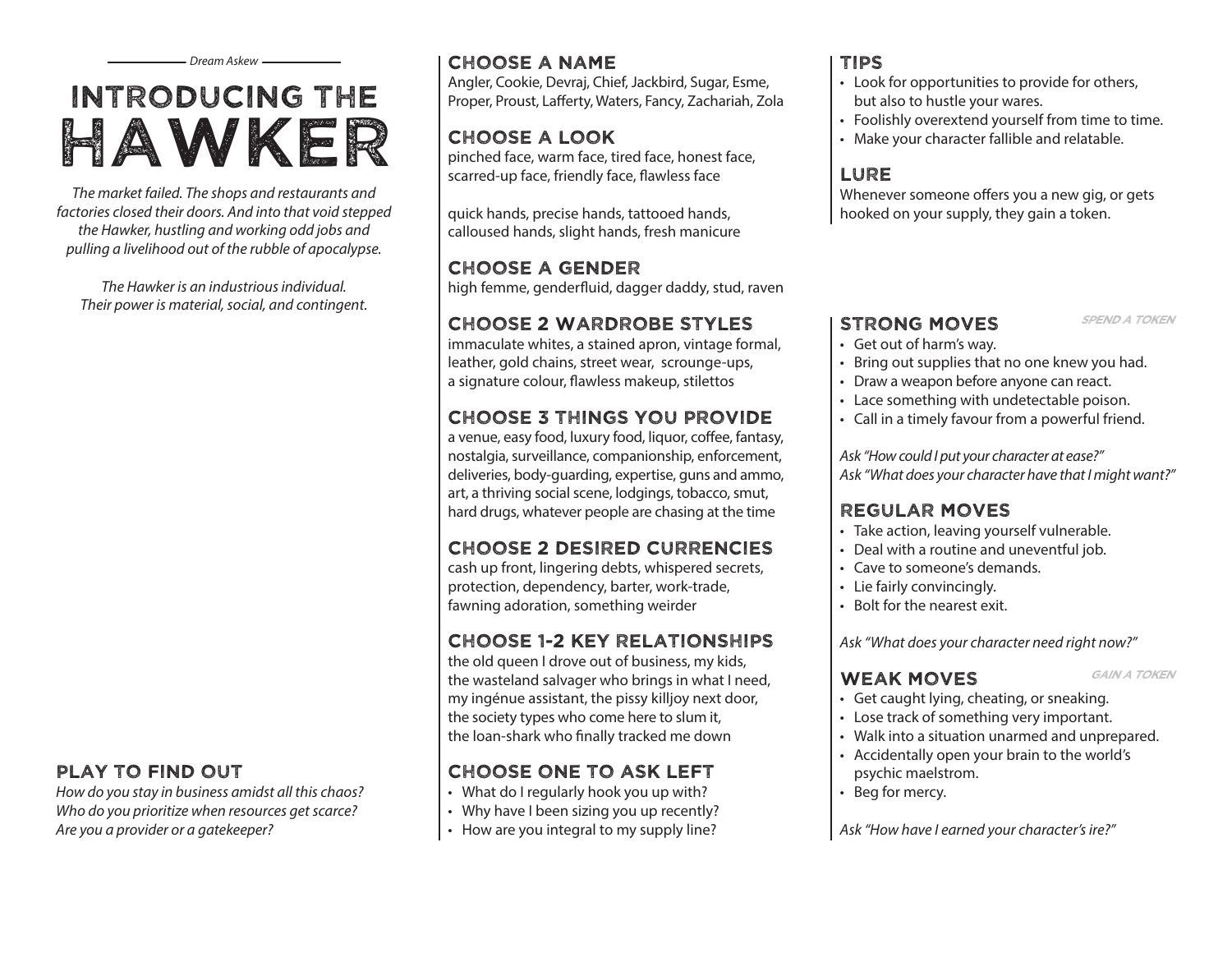# Introducing the STITCHER

*Things break. Supplies run out. Bodies get wounded. The Stitcher is there - fixing, mending, making, re-purposing. They have a workshop and an uncanny intuition.* 

*The Stitcher is a resourceful individual. Their power is technical, material, and reactive.* 

### play to find out

*Where does your meticulous focus come from? Do you ever try to fix things that aren't broken? Does your life have balance?*

### Choose a Name

Nils, Tai, Spector, Lemieux, Dremmer, Sander, Spook, Grip, Corey, Robyn, Depot, Jane, Garon, Aiden, Knots

# Choose A Look

knowing eyes, appraising eyes, skittish eyes, covered eyes, modified eyes, red eyes

scarred hands, clean hands, greasy hands, gloved hands, worn hands, busy hands

# Choose a gender

bigender, agender, cyber dyke, transgressing, raven

# Choose 2 Wardrobe Styles

scrounge-ups, duck canvas, fucked-up hair, oil stains, countless pockets, a repurposed uniform, visible tech, scrubs, overalls, minimalist chic, symbiotes

# Choose 2 workshop functions

vehicle repair, bicycle repair, art space, infirmary, firearms, tech assembly, hydroponics, broadcasting, brewing + preserving, body upkeep, metalworking, hacking, recycling, psionics, chemistry, woodworking

### Decide Where You Get the bulk of your Supplies

- I scavenge ruined buildings in abandoned districts.
- I barter with those still living in the society intact.
- People bring me the weirdest shit.
- I take apart the old to furnish the new.
- I have access to a partially-excavated landfill.
- • I steal what I need.

# Choose 1-2 key relationships

twin apprentices, a ghost who haunts my workspace, the beautiful boy who makes me trip up my words, the black marketeer to whom I owe a small fortune, the void kid who needs my maintenance to stay alive, my terminally-ill lover, my sobriety circle

# Choose one to ask left

- What broken thing do you have that I could fix?
- What did I lend to you recently?

# Tips

- • Establish meaningful, personal relationships with your tools, supplies, and workshop ephemera.
- Involve fellow players in brainstorming interesting risks or complications when you tinker with things.
- Make your character fallible and relatable.

# **LURE**

Whenever someone comes to you with something precious that needs fixing, they gain a token.

### STRONG MOVES SPEND A TOKEN

- • Get out of harm's way.
- • Ease somebody's pain.
- Have everything required to fix or make a thing right away with no compromises or sacrifices.
- Jury-rig a temporary solution while under duress.
- Decipher the hidden logic of a troubling situation.

*Ask "What supplies does your character have that I need?"*

# Regular Moves

- Take action, leaving yourself vulnerable.
- Fix or make something, partially or shoddily.
- Open your brain to the world's psychic maelstrom.
- Head out to scavenge or barter for supplies.
- • Appeal to justice and reason.

*Ask "What does your character have that needs fixing?" While your character holds an object, ask "What powerful emotion has this recently absorbed?"* 

### WEAK MOVES GAIN A TOKEN

- Take apart something crucial to repurpose its parts.
- • Tinker with an object, leaving it volatile or broken.
- Isolate yourself to work on a secret personal project.
- Treat someone like a project instead of a person.

*Ask "What has your character lost forever?"*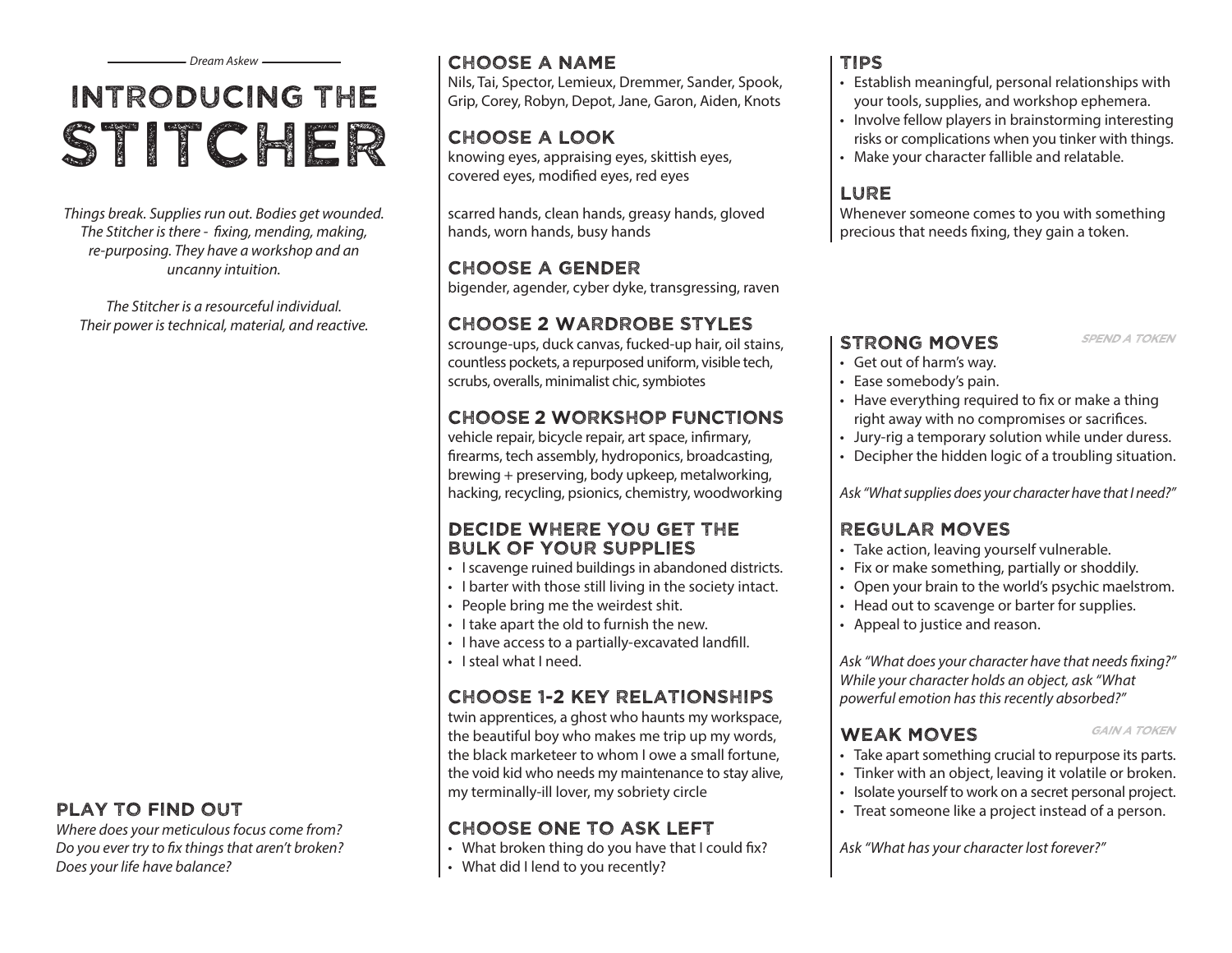



*The police fled the neighbourhood. Things were scary for a while. Now, the Tiger and their gang own the streets around here. Is that ownership still contested?* 

*The Tiger is a wicked fierce individual. Their power is social, violent, and hard-won.* 

### play to find out

*Where does your militancy stem from? Are you a guardian or a troublemaker? Do you know how to yield and make compromises?*

### Choose a name

Domino, Tyrus, Blues, Keegan, Smith, Duke, Tawny, Cheshire, Vigo, Boston, Impala, Diesel, Mia, Aadita

# Choose a look

scarred face, baby face, pretty face, weathered face, tattooed face, masked face, tough face, narrow face

slender arms, burned arms, jacked arms, solid arms, tattooed arms, shot-up arms, a busted arm

### Choose a gender

hard femme, butch queen, two-spirit, masc, gargoyle

# Choose 2 Wardrobe Styles

leather, velour, scrounge-ups, militant wear, armour, tailored suits, breathable athletics, flashy acquisitions, a gang logo back patch, neon hair, black bloc attire

# Choose 2 gang trappings

motorcycles, bicycles, guns, riot gear, a safehouse, medical supplies, clean drugs, chains + rusty pipes, slingshots + baseball bats, megaphones + banners

# Decide your gang's big flaw

- We owe a lot of debts that we can't pay.
- Since that unsettling murder, I've lost some trust.
- The enclave isn't entirely on board with our vision.
- The gang is addicted to something dangerous.
- Our actions bleed psychic instability into the area.
- The gang is agitating to become an autonomous collective, but it's not clear how to make that work.

# Choose 1-2 key relationships

my son, my pastor, my hungry-for-blood sibling, the wasteland biker pack I have an uneasy truce with, the second-in-command who covets my title, my leather daddy, my poz support crew, the aging dyke who cooks me dinner sometimes

# Choose one to ask left

- What have you recently contributed to the cause?
- How did I capture your attention yesterday?
- Why don't you trust me?

## Tips

- Explore both your kindness and your cruelness.
- • Sometimes ask the other players about whether your gang willingly follows your commands.
- Make your character fallible and relatable.

# **LURE**

Whenever someone relies on you to solve one of their biggest problems, they gain a token.

### STRONG MOVES SPEND A TOKEN

- • Get yourself or your gang out of harm's way.
- • Lead your gang into battle or confrontation.
- • Say just the right thing to extinguish someone's fear and bolster their confidence.
- • Kill someone.

*Ask "How can I get your character to do what I want?" Ask "What resources is your character making do without right now?"*

# Regular Moves

- Take action, leaving yourself vulnerable.
- Attempt to recruit someone into your service.
- Tenderly care for someone.
- Make an example of someone.
- • Give something away.

### *Ask "Who's really in control here?"*

*Ask "How is your character vulnerable to me right now?"*

### WEAK MOVES GAIN A TOKEN

- 
- Reveal your secret vulnerability to someone.
- Promise something you can't possibly deliver.
- • Get high at the worst possible moment.
- Trigger the memory of a past trauma.

*Ask "What makes me vulnerable in this situation?" Ask "Whose motives should I second-guess right now?"*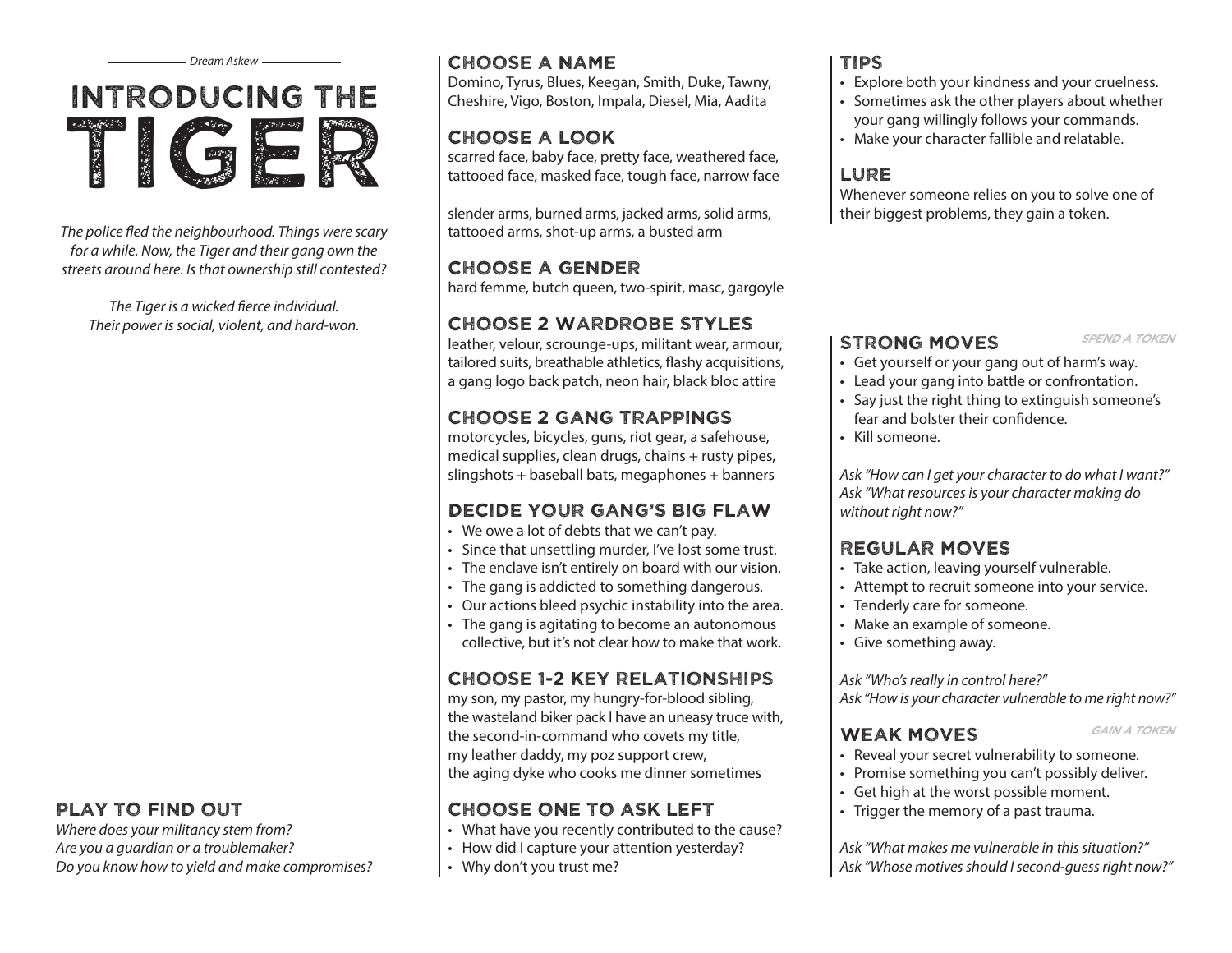# Introducing the Torch

*All routines and mundane knowledges crumble under the weight of apocalypse. But the Torch has answers. Are they ancient teachings, ecstatic fantasy, or a new faith dawning? Followers draw near to their warm glow.*

*The Torch is a compelling individual. Their power is spiritual, social, and mystical.*

### play to find out

*Do your teachings offer the enclave a path forward? Do you know when to lead and when to listen? How do you get along with non-followers?*

### *Dream Askew* Tips Choose a name

Hope, Noni, Lucia, Dian, Chester, Always, Wynn, Cass, Vase, Eita, Rabbit, Rhyme, Sibyl, Sissy, Mischa, Spoke

# Choose a look

calm eyes, faraway eyes, forgiving eyes, mournful eyes, blotted eyes, flickering eyes, dilated eyes, fiery eyes

open face, covered face, sober face, wrinkled face, gentle face, ashen face, unwashed face, marked face

### Choose a gender

predestined, transgressing, femme, goddess, warrior

# Choose 2 Wardrobe Styles

tattered vestments, scrounge-ups, fetish wear, robes, beautiful fabrics, coarse fibers, striking colours, traditional garb, drawn sigils, rave wear, witch chic

# Choose 2 Rituals You Lead

Boiling the Bones, Letting the Blood, Street Wards, Close Reading of the Holy Texts, Glitter Bombing, Rites of Passage, Tea Ceremony, Augury, Bacchanal, Tripping the Circuit, Dirty Flutter, Handfasting, Truth

### Decide What Looming Threat YOU ALONE TRULY UNDERSTAND

- Our souls have begun to rot inside our bodies.
- The psychic maelstrom sends wolves to devour us.
- We're replicating the oppressions of our old society.
- Hope and mischief are fires that we must keep ever-burning, or we will face eternal darkness.
- When we abandon our historical rites and bonds. evil things grow in the empty spaces left behind.

# Choose 1-2 key relationships

the lovers I must please, the students I must teach, my chosen sisters, the faeries who've taken me in, a bitter ex, the herbalist who distills my tinctures, the coven I was asked to leave, my feral muse

# Choose one to ask left

- Are you among my followers and devotees?
- Why did we break up?

- Use your rituals to bring people closer together.
- • Make yourself valued and needed.
- Make your character fallible and relatable.

### **LURE**

Whenever someone participates in one of your rituals for the first time, they gain a token.

### STRONG MOVES SPEND A TOKEN

- • Get out of harm's way.
- Psychically summon your followers.
- • Soothe someone's pain or duress.
- Incite your followers into violent action.
- • Enact a cunning diversion.

*Ask "What is your character's greatest fear?" Ask "Who or what does your character secretly love?"*

# Regular Moves

- Take action, leaving yourself vulnerable.
- • Commence a ritual.
- • Gather supplies.
- Share food or advice with someone.
- Open your brain to the world's psychic maelstrom.

*Ask "How could I deepen your character's sense of belonging and purpose in this place?"*

### WEAK MOVES GAIN A TOKEN

- 
- Ostracize one of your followers.
- • Admit you don't have the answer to someone's question or problem.
- Botch a ritual, exposing yourself to risk or ridicule.
- Threaten someone or something far too powerful.
- Appeal to prophecy or cosmic forces.

*Ask "What does your character think of me?"*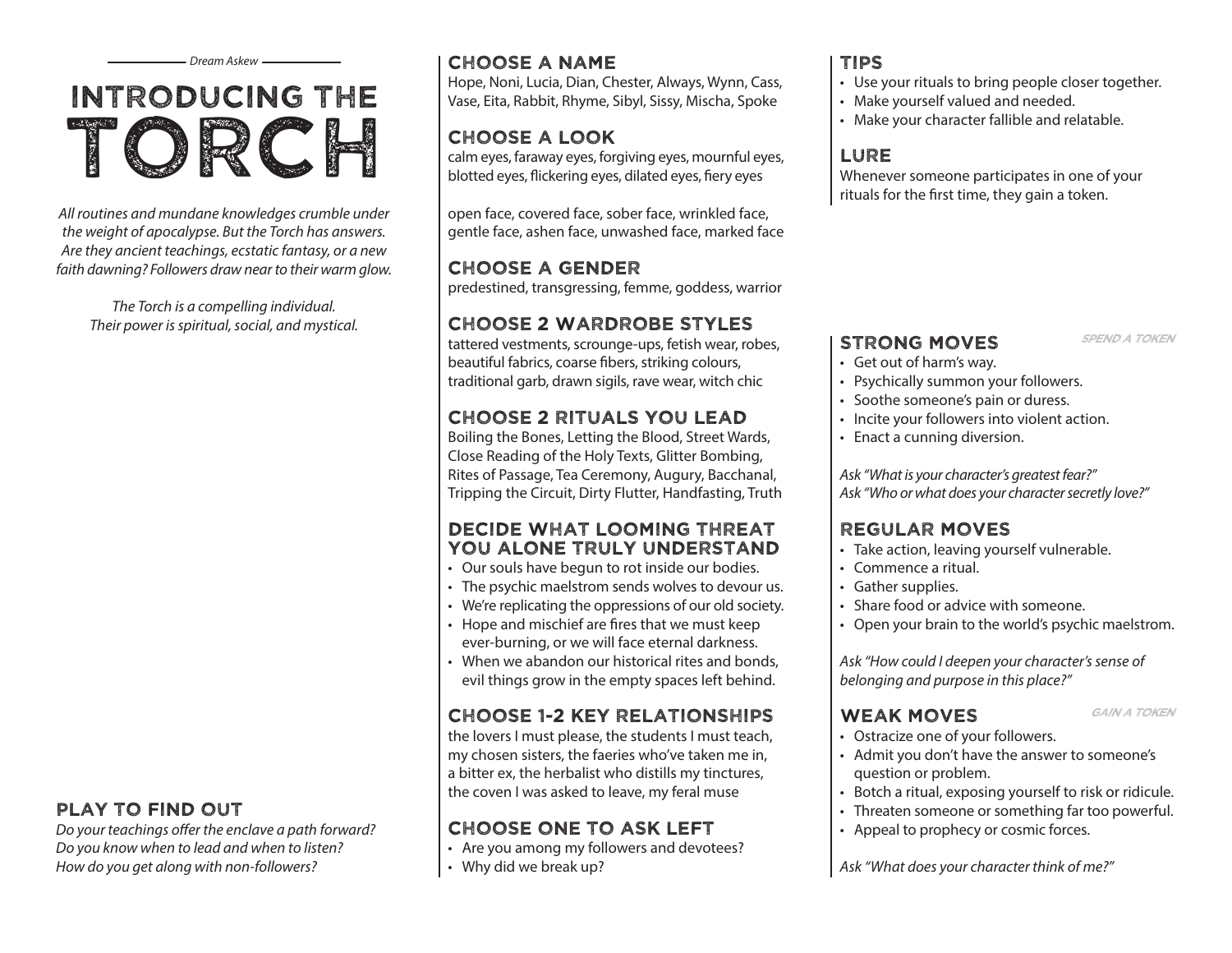# Introducing the Arrival

*When society shoves you out, you don't really have time to process. You need food, shelter, friends. The Arrival found their way to the enclave. Can they barter a measure of amnesty into a permanent home?*

*The Arrival is an individual in flux. Their power is contingent, technical, and suspect.*

### play to find out

*How well do you cope with stress and change? Will you ever return to the society intact? What new possibilities does the enclave offer you?*

### Choose a name

Burton, Audi, Yeong, Bishop, Deshaun, Lark, Rutger, Kayla, Jordan, Tahani, Javier, Fai, Maria, Dremmer

# Choose a look

tired frame, starved frame, sturdy frame, plump frame, muscular frame, hunched frame, bandaged frame

calloused hands, polished hands, gloved hands, scabby hands, capable hands, trembling hands

# Choose a gender

ambiguous, transitioning, man, woman, tomboy

# Choose 2 Wardrobe Styles

standard issue, scrounge-ups, rumpled suits, scrubs, hiking gear, long sleeves, shoplifted club clothes, my old uniform, prison jumpsuit, bloodstains

### Decide how you knew that the enclave existed

- I used to drive an armoured grocery truck through the area every week.
- I used to be a cop, policing the borders of society.
- I was a scavenger, living alone before injury forced me to seek out a bigger community.
- I used to come out here for the parties.
- My daughter has been living here for a few years.

### Choose 2 things you brought with you when you fled

old pistol, water purifier, my inhaler, concealed knife, truck, photo albums, a phone that's still got service, holy book, stockpiles of food, my dog, stolen money

# Choose 1-2 key relationships

the people I fled from, the spouse I left behind, the gentle soul who invited me to share their bed, the twinky trans guy who has me questioning things, the first person to offer me a stiff drink, my guide

# Choose one to ask left

- Why do you wish I had never arrived?
- What was the first thing you noticed about me?

### Tips

- • Tell the other players the secrets of your character's past, so they can help incorporate it into the story.
- Discover the enclave's implicit social rules through earnest trial and error.
- Make your character fallible and relatable.

# **LURE**

Whenever someone gives you an opportunity to prove yourself to the community, they gain a token.

### STRONG MOVES SPEND A TOKEN

- • Get out of harm's way.
- • Reveal a previously unmentioned skill.
- • Work hard and get the job done.
- Eavesdrop undetected on a conversation.
- • Leap forward to shield someone else from harm.

*Ask "What does your character wish I would do next?" Ask "What should my character be on the lookout for?"*

### Regular Moves

- Take action, leaving yourself vulnerable.
- Step in to negotiate with outsiders.
- Offer someone a cigarette.
- Attempt to lend a helping hand.
- Let someone see you at your most vulnerable.

*Ask "What does your character need help with currently?"*

### WEAK MOVES GAIN A TOKEN

- 
- • Confess something and seek forgiveness.
- Threaten or coerce someone.
- • Accidentally open your brain to the world's psychic maelstrom.
- • Run out of something that the queer enclave doesn't have steady access to.
- Demand an explanation from someone.

*Ask "Does your character feel okay with me being here right now?"*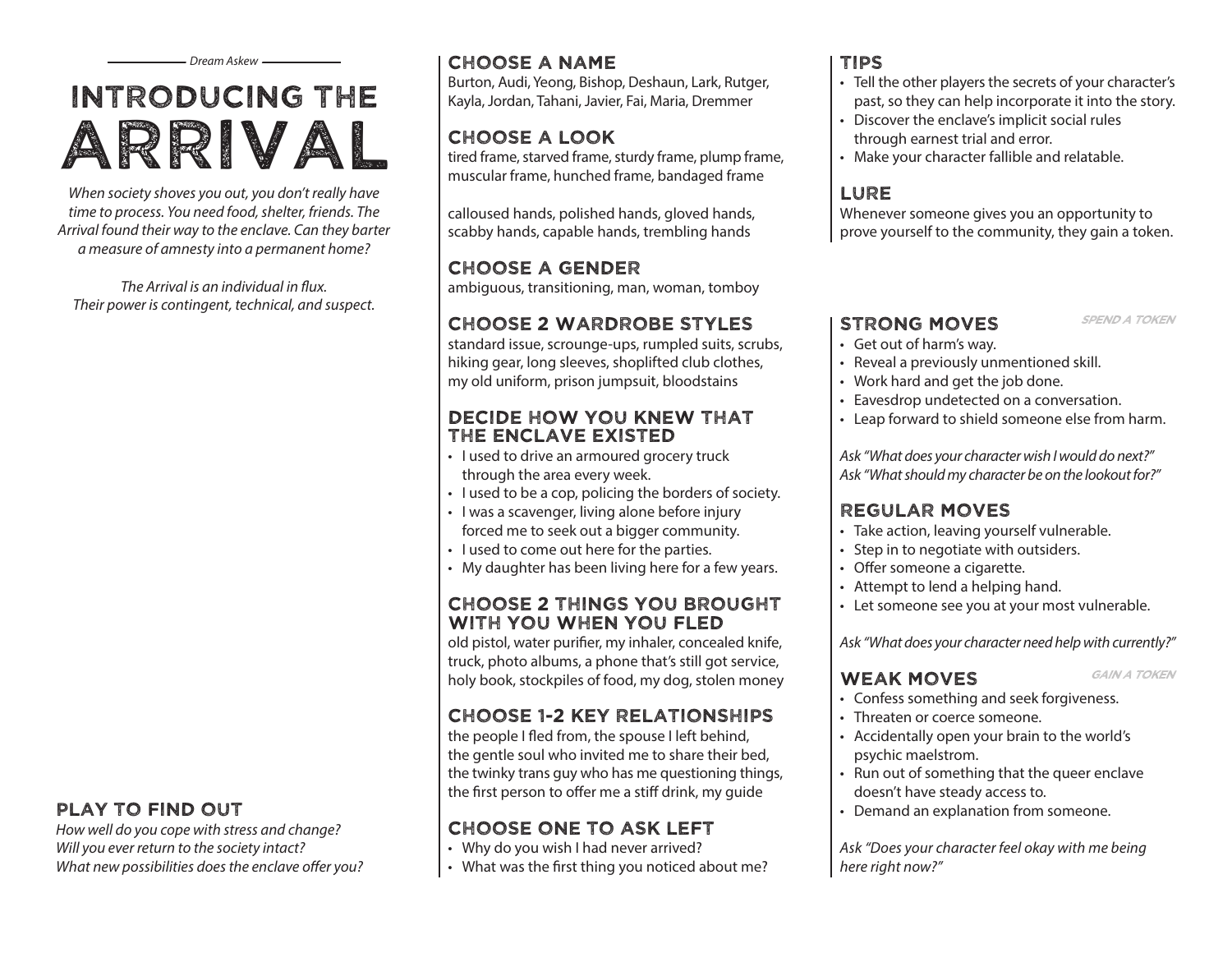# You also play the Varied Scarcities

*There s no postal service. No municipal waste treatment. No reservoir operations manager to treat your water. No ecological impact survey team. No police. No road maintenance crew, and that means no refrigerated trucks hauling groceries into the area. No signal in the cell towers most days. The people who used to think about this stuff so you didn't have to? They're gone now.*

# *Dream Askew Dream Askew* You also play the psychic maelstrom

*Close your eyes, open your brain: something is wrong with the world. That something is the psychic maelstrom. It's just beyond our everyday perception, ever-present and howling.*

*It can offer guidance, protection, even flashes of brilliant inspiration. But it's hungry, and nobody knows what price it demands in return.*

### Circle 2 desires

competition, paranoia, collaboration, uncomfortable bargains, scrappy diy, suffering without, a feral age

### Tips

- Introduce scavengers, hustlers, growers, and bandits. Make them all somewhat sympathetic.
- Explore what happens when everyday infrastructure no longer exists.
- Ask compelling questions and build on the answers that others give.

### Pick up when

Someone wanders the wasteland, seeks a buyer, or visits a marketplace.

### Give away when

You need something material and don't immediately know where to get it.

#### Moves

- Show someone acting foolishly out of need and desperation.
- Introduce a traitorous individual.
- Spread disease.

*After every move, ask "What do you do?"*

### Circle 2 desires

human dependence, cosmic revelation, revenge, entropy, fervent intimacy, to be ushered into the world forever

### tips

- • Explore the subtle impact that the psychic maelstrom has on everyday people and places.
- When people open their brains to the psychic maelstrom, describe or ask about their sensory experiences.
- • Ask compelling questions and build on the answers that others give.

### Pick up when

Someone uses a psychic gift, seeks out the strange, or invokes the maelstrom.

### Give away when

You're involved in any of the above or leave yourself psychically vulnerable.

### **MOVES**

- Foreshadow a threat
- Enter into someone's sensory experience at the right moment.
- • Bleed psychic instability into the immediate area.

*After every move, ask "What do you do?"*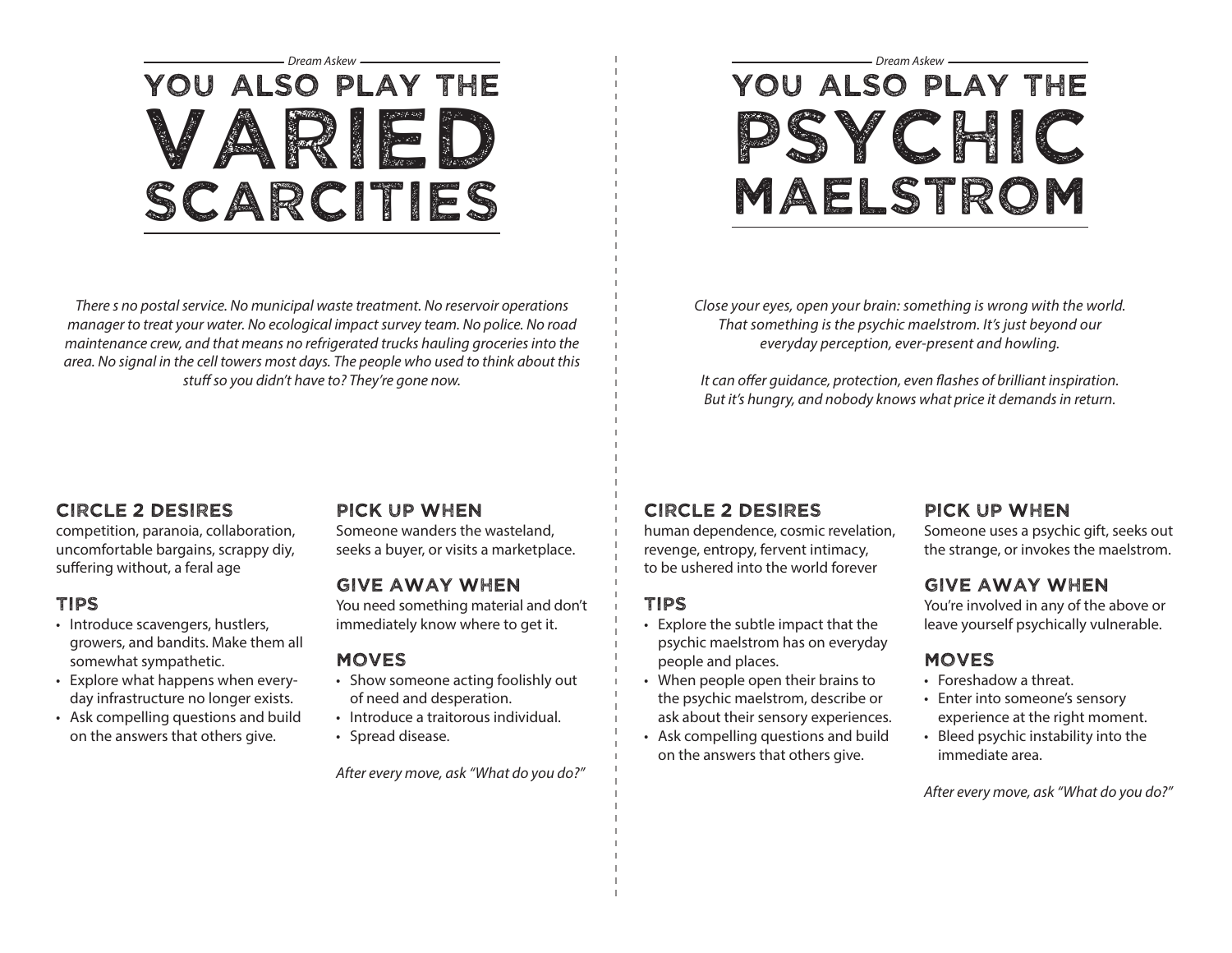

*For some reason we thought the collapse was going to hit everybody at the same time. But nothing happens like that: neatly, evenly. Civilization crumbles in waves, eroding the peripheries of good society.*

*Apocalypse is only a distant nightmare for the privileged, a cautionary tale about what might happen to them if they should fall from the master's clutches. You'd be surprised what one of those people would do to keep their society intact.*

### Circle 2 desires

orthodoxy, ignorance of outsiders, profit eternal, self-preservation, a technological solution, hope renewed

### Tips

- Describe environments and people that feel at once familiar and alien.
- Make decisions about what you can still buy in conventional markets.
- • Ask compelling questions and build on the answers that others give.

### Pick up when

Someone wanders into the society intact, or you have an idea for why they might pay the enclave a visit.

### Give away when

You need to deal with the society intact or they remember that you exist.

### **MOVES**

- Introduce an authority figure.
- • Announce future threats.
- • Offer an opportunity, with or without a cost.

*After every move, ask "What do you do?"*



*Everything we'd ever known or said was embedded somewhere inside it. Even though the digital realm was young, it was hard to remember back to the way life was without it. It seemed as permanent as it was pervasive.*

*Apocalypse pulled the digital realm to pieces. Networks fell into disconnect. Satellites blinked out. Computers were ripped apart and stripped of their precious metal content. But humans are wily and resourceful. They know how to salvage, re-purpose, and rebuild. Maybe the digital realm still has a future.*

### Circle 2 desires

expanded networks, shared knowledge, escapism, trafficked secrets, fresh code, to reinvent the world in its image

### Tips

- Describe sketchy, patchwork ways that people gain access to the digital realm after infrastructure collapses.
- • Give some people a reason to hate, fear, or mythologize the digital realm.
- • Ask compelling questions and build on the answers that others give.

### Pick up when

Someone interacts with a digital device, or you have an idea about how digitization shaped this environment.

### Give away when

You interact with a digital device or recall memories of the digital realm.

### **MOVES**

- Reveal something to be broken.
- Let the technology speak in turn.
- Introduce a glitch.

*After every move, ask "What do you do?"*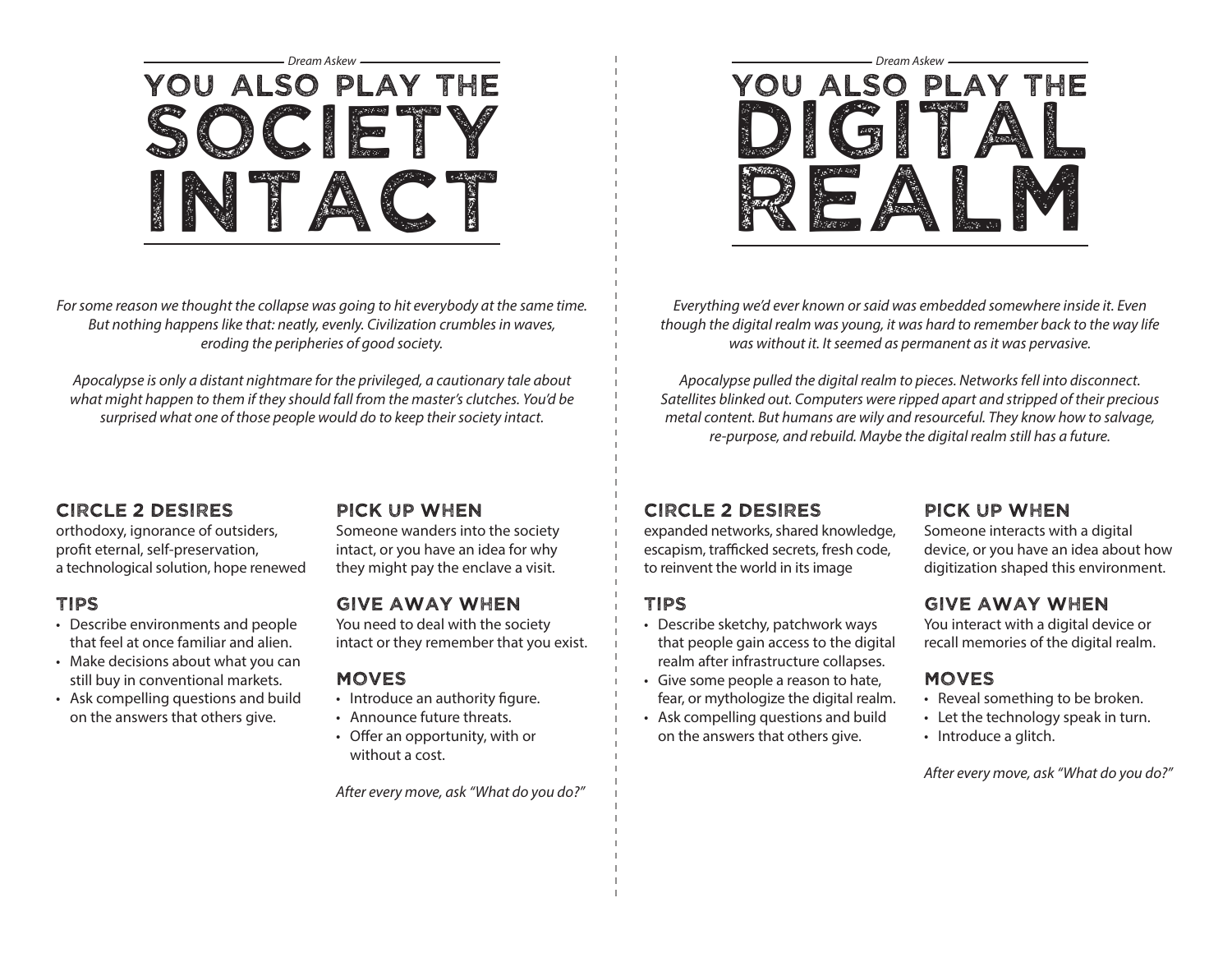

*People had wildly differing ideas about what the collapse of law and order meant for their future. Some shuffled the mortal coil at the first sign of real danger. Others took to the hills, equipped with water purifiers and dried goji berries.*

*But some people stayed right where they were, armed and alert. Ready to carve out an empire by whatever means necessary. Stop whatever you're doing. Crane your neck just a tiny bit. You can probably hear their roaring in the distance.*



*We built a new world upon its back, glass and steel stacked toward the heavens. We learned how to pull electricity out of every natural element, to mechanize, to automate. Some of us went whole days forgetting that anything existed outside our edifice.*

*We wounded the earth. We alienated ourselves from its touch and its harmonies. We broke holes in the sky. When it tried to warn us, we didn't listen. What now? Will apocalypse cement that alienation for all eternity, or finally bring us home?*

### Circle 2 desires

territory, unspoken fealty, splendor, the smell of fear, home-cooked meals, mutant blood, somewhere safe to sleep

### Tips

- Describe the varied aesthetics and ethics of the outlying gangs.
- Use the outlying gangs to explore and magnify tensions within the queer enclave.
- • Ask compelling questions and build on the answers that others give.

### Pick up when

Someone wanders the wasteland, takes a major road, or trespasses.

### Give away when

You do any of the above or you have a gang debt that you run out of time on.

#### Moves

- • Put a gun in someone's hand.
- • Bring gossip in from the wasteland.
- • Give someone the very resources that a gang is hunting for.

*After every move, ask "What do you do?"*

### Circle 2 desires

healing, reciprocity, strange new forms, the fall of man, eden renewed, carrion, trembling awe, to be reborn in fire

### Tips

- Describe the smells, colours, and scurrying movements of the world.
- Show how the earth responds to human activity, adapting or withering.
- • Ask compelling questions and build on the answers that others give.

### Pick up when

You want to describe weather, mutation, beasts, or the natural world.

### Give away when

You brave the elements, investigate something organic, or walk in nature.

### Moves

- Abruptly storm.
- Reveal an abundance or serenity.
- • Leave something wounded.

*After every move, ask "What do you do?"*